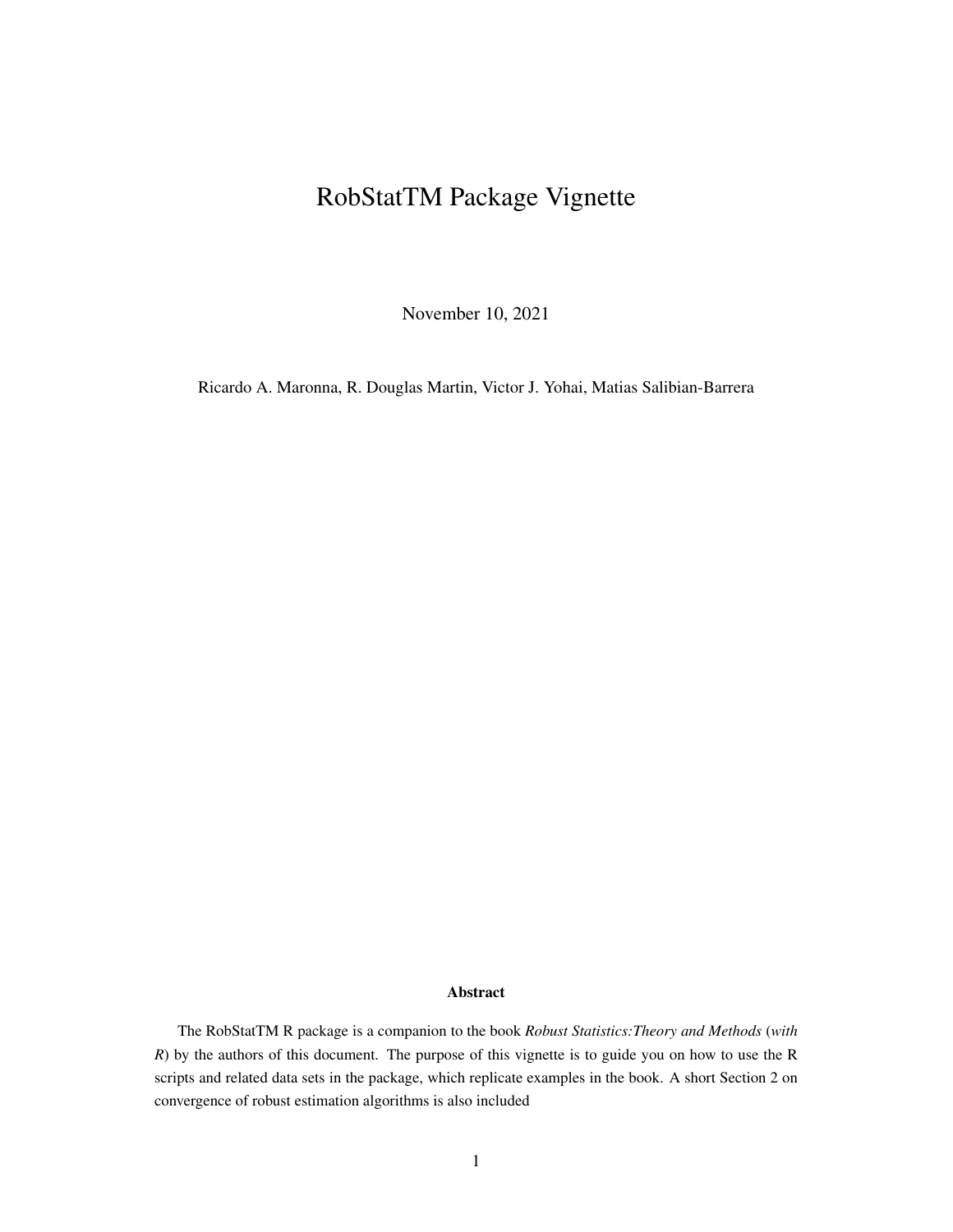## **Contents**

| <b>1</b> The RobStatTM Scripts and Data Sets<br>3                                                                                                                                                                              |
|--------------------------------------------------------------------------------------------------------------------------------------------------------------------------------------------------------------------------------|
| Accessing the Example R Scripts in Your Installed RobStatTM 4                                                                                                                                                                  |
| Loading Data Sets Provided in RobStatTM (and all contained a set of the RobstatTM) and a set of the set of the set of the set of the set of the set of the set of the set of the set of the set of the set of the set of the s |
| Installing Other Packages Needed for Data or Functions Access (Allen Lagranges Liberal Lagranges Access)                                                                                                                       |
|                                                                                                                                                                                                                                |
| 1.5 Using Functions from Another Installed Package without Loading the Package $\ldots \ldots$                                                                                                                                 |
| Differences Between the Example R Scripts Results and the Book Examples 6                                                                                                                                                      |
|                                                                                                                                                                                                                                |
| <b>Convergence of Algorithms for Computing Robust Estimates</b><br>6                                                                                                                                                           |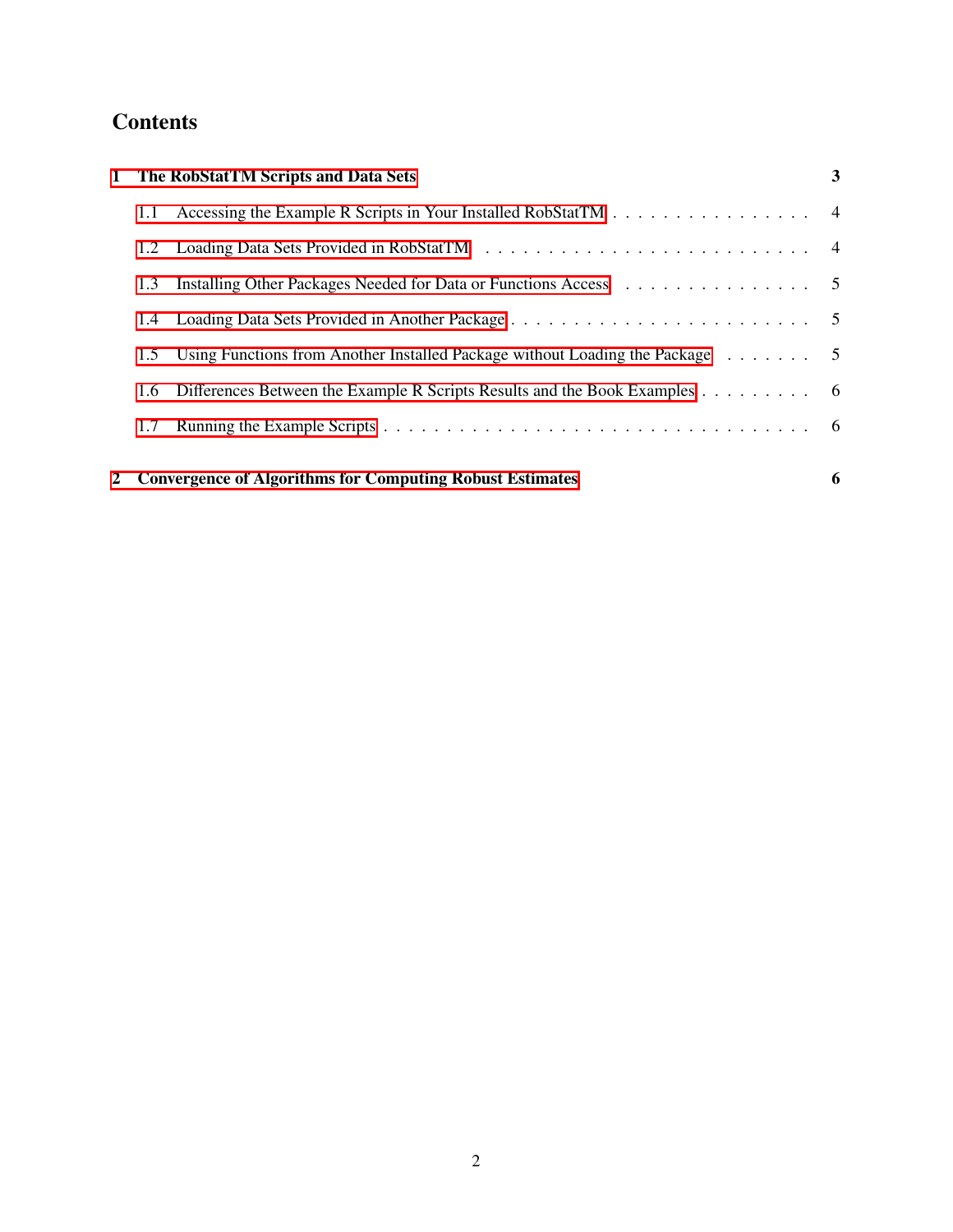## <span id="page-2-0"></span>1 The RobStatTM Scripts and Data Sets

The first column of Table 1 below lists the numbering of the examples in the book, and the second column contains the names in the book of the corresponding R scripts. The third and fourth columns provide the names of data sets used by the scripts. Some of the R scripts in the table make use of packages other than RobStatTM, for either accessing data, or for using certain R functions, and such packages are listed in the fifth column of the table. In order to run those scripts, you need to have already installed those package(s) from CRAN (https://cran.r-project.org/).

| <b>EXAMPLE</b> | <b>NAME</b>  | <b>RobStatTM DATA</b> | <b>OTHER DATA</b> | <b>OTHER PACKAGES REQUIRED</b> |
|----------------|--------------|-----------------------|-------------------|--------------------------------|
| 4.1            | shock.R      | shock                 |                   | quantreg                       |
| 4.2            | oats.R       | oats                  |                   |                                |
| 5.1            | mineral.R    | mineral               |                   | quantreg                       |
| 5.2            | wood.R       |                       | wood              | robustbase                     |
| 5.3            | step.R       |                       | made up data      |                                |
| 5.4            | algae.R      | algae                 |                   |                                |
| 5.5            | ExactFit.R   |                       | synthetic data    |                                |
| 6.1            | biochem.R    | biochem               |                   |                                |
| 6.2            | wine.R       | wine                  |                   |                                |
| 6.3            | vehicle.R    | vehicle               |                   | rrcov                          |
| 6.4            | bus.R        | bus                   |                   |                                |
| $6.5 - 6.6$    | wine1.R      | wine                  |                   | <b>GSE</b>                     |
| 6.7            | autism.R     |                       | autism            | WWGbook, robustvarComp, nlme   |
| 7.1            | leukemia.R   |                       | leuk.dat          | robust                         |
| 7.2            | skin.R       | skin                  |                   |                                |
| 7.3            | epilepsy.R   |                       | breslow.dat       | robust                         |
| 8.1            | ar1.R        |                       | synthetic data    | robustarima                    |
| 8.2            | ar3.R        |                       | synthetic data    | robustarima                    |
| 8.3            | identAR2.R   |                       | synthetic data    | robustarima                    |
| 8.4            | identMA1.R   |                       | synthetic data    | robustarima                    |
| 8.5            | $MA1 - AO.R$ |                       | synthetic data    | robustarima                    |
| 8.6            | resex.R      | resex                 |                   | robustarima                    |

Table 1: R Scripts and Data in the RobStatTM R Package

We note that the script flour.R, and the data set flour used by the script, contained in RobStatTM but not listed in the above table are for Example 1.1, Figure 2.1, and Table 2.4 of the book. Furthermore, the data set neuralgia contained in RobStatTM but not listed in the table above, is used only in Problem 7.1 of the book.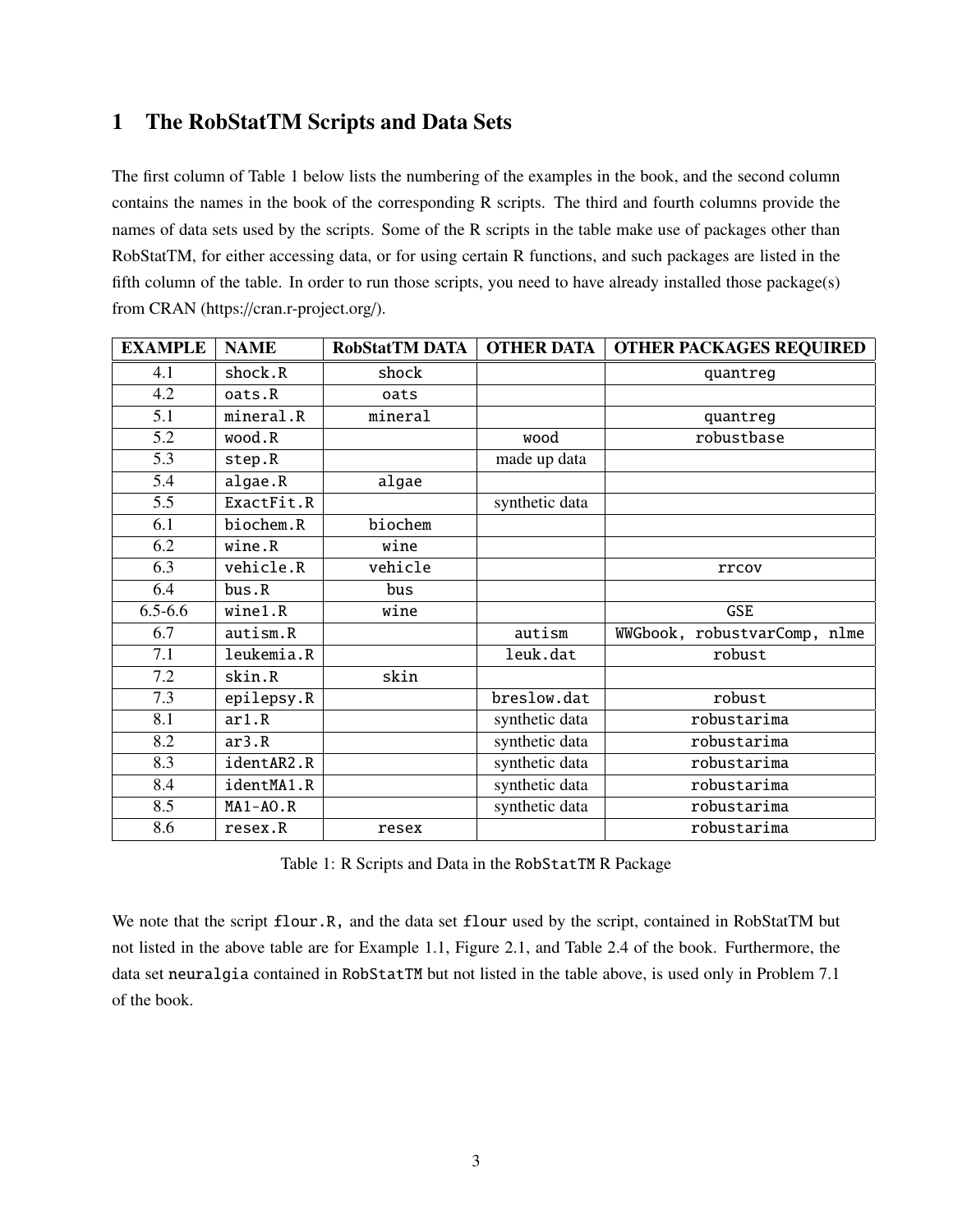#### <span id="page-3-0"></span>1.1 Accessing the Example R Scripts in Your Installed RobStatTM

In case you have not already installed RobStatTM, install it with the command:

```
install.packages("RobStatTM")
```
With RobStatTM installed, load it in your current R session with:

```
library("RobStatTM")
```
In order to access the example R scripts, you need to find your installed RobStatTM "scripts" folder, which is one of several RobStatTM package folders. You can find the location of the scripts folder on your computer by using the function system.file() as follows:

```
system.file("scripts", package = "RobStatTM")
```
NOTE: Copy/paste of the above line does not typically work, so you should type it in. The result of using this command will depend upon your computer. For example, in the case of a particular computer running Windows 10, the result is:

[1] "C:/Users/Doug/Documents/R/win-library/3.4/RobStatTM/scripts"

Then you just need to navigate to the scripts folder, where you will see all of the example R scripts, with the same name they are given in the book, i.e., the name in the NAME column of Table 1. You should then copy/paste any script, or all the scripts, to some other location on your computer where you want to run them.

#### <span id="page-3-1"></span>1.2 Loading Data Sets Provided in RobStatTM

To load any data set that is in RobStatTM, just use the data() function with the data set name. For example, in the case of the shock data set:

```
data(shock)
head(shock, 2)
## n.shocks time
## 1 0 11.4
## 2 1 11.9
```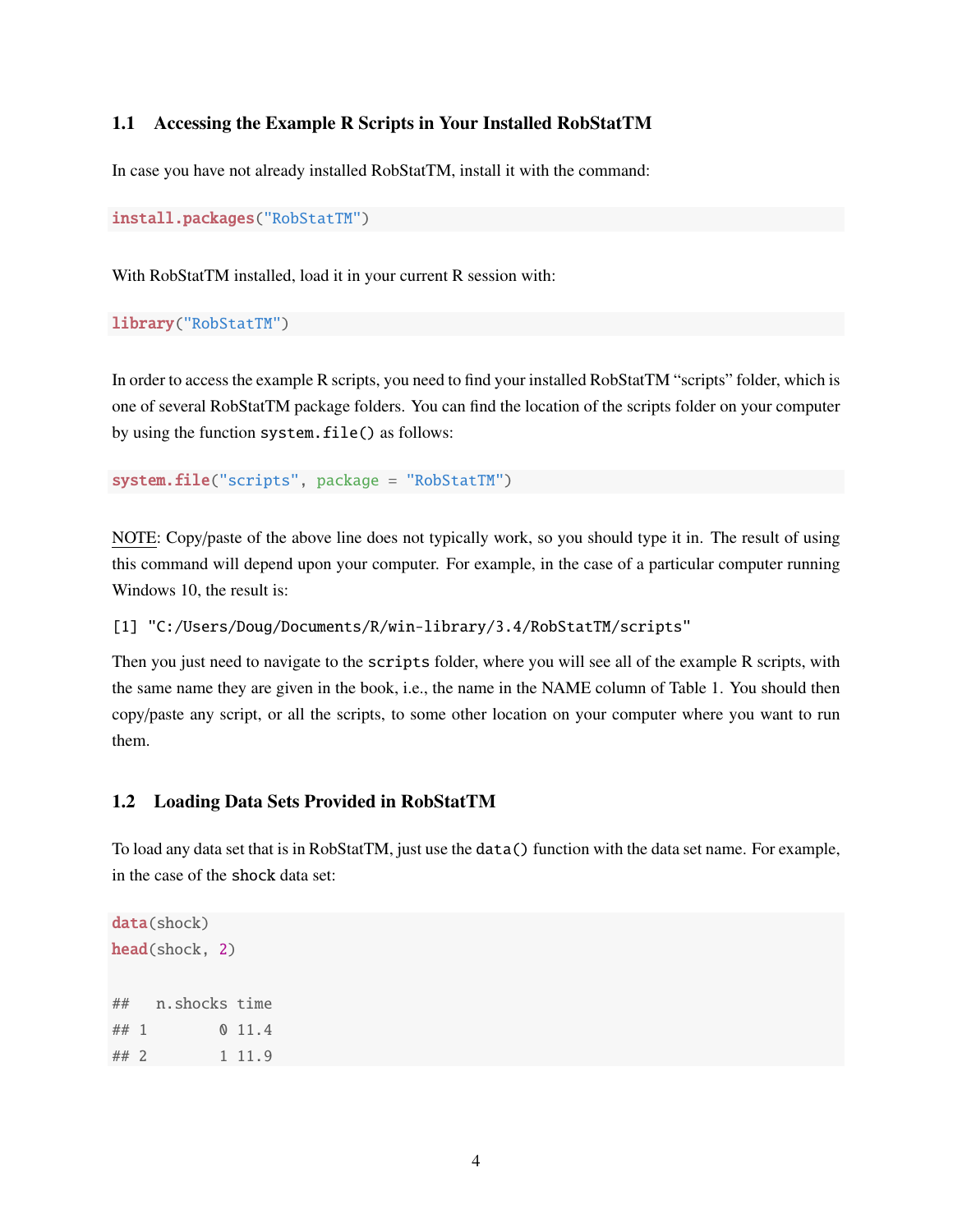#### <span id="page-4-0"></span>1.3 Installing Other Packages Needed for Data or Functions Access

You will notice in the table on the previous page that there is a column named OTHER PACKAGES RE-QUIRED. The other package is required for accessing a data set in the package, or for using an R function in the package, or both. In the case of any example R script that requires another package for one of those reasons, you need to have installed the package before running the script. You could do this on a case by case basis, but it may be easier to just be sure and install all the packages in the OTHER PACKAGES REQUIRED once and for all. You can do this quite easily from RStudio.

#### <span id="page-4-1"></span>1.4 Loading Data Sets Provided in Another Package

To load a data set that is in another package that you have already installed in your R (but have not loaded, and in fact should not load) you use the data() function with an optional argument that specifies the package the data is in. For example, in the case of the wood data set that is in the robustbase package:

data(wood, package = "robustbase") head(wood, 1) ## x1 x2 x3 x4 x5 y ## 1 0.573 0.1059 0.465 0.538 0.841 0.534

Note that the above use of data() does not result in loading the named package, and this is the recommended way to load data in another package. The reason for not first loading another package with library(), and then using the data() function, is that the result of loading a package can result in problematic masking of functions in RobStatTM.

#### <span id="page-4-2"></span>1.5 Using Functions from Another Installed Package without Loading the Package

When a script requires a function from a package other than RobStatTM, the other package needs to have been already installed. However, in order to avoid masking problems mentioned above, the script does not load the library, and instead uses that standard package referencing mechanism "::". For example, you can use the function rq in the quantreg package to do an L1 (least absolute deviation regression) fit of zinc to copper in the mineral data set with the code below:

```
minerall1 <- quantreg::rq(zinc ~ ~ copper,data = mineral)
```